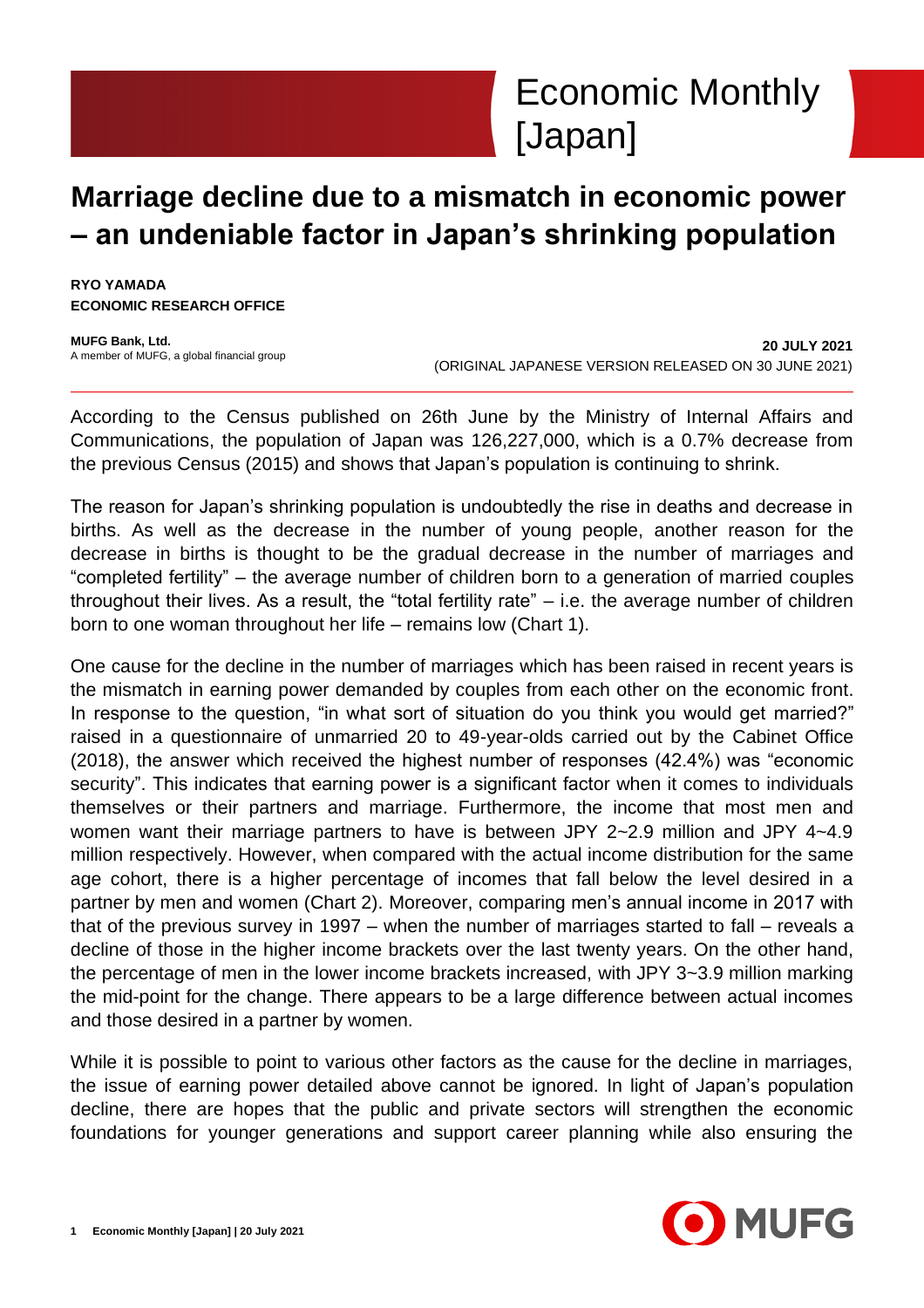economic burden of marriage, births and raising children does not put pressure on "economic security" and lead to people avoiding marriage.



Source: Ministry of Health Labour and Welfare, National Institute of Population and Social Security Research, MUFG Bank Economic Research Office Chart 2: Income of Workers and the Ideal Salary of Marriage Partners (Men & Women aged 20~49)



Source: Ministry of Internal Affairs and Communications, Cabinet Office, MUFG Bank Economic Research Office

Translated by Elizabeth Foster

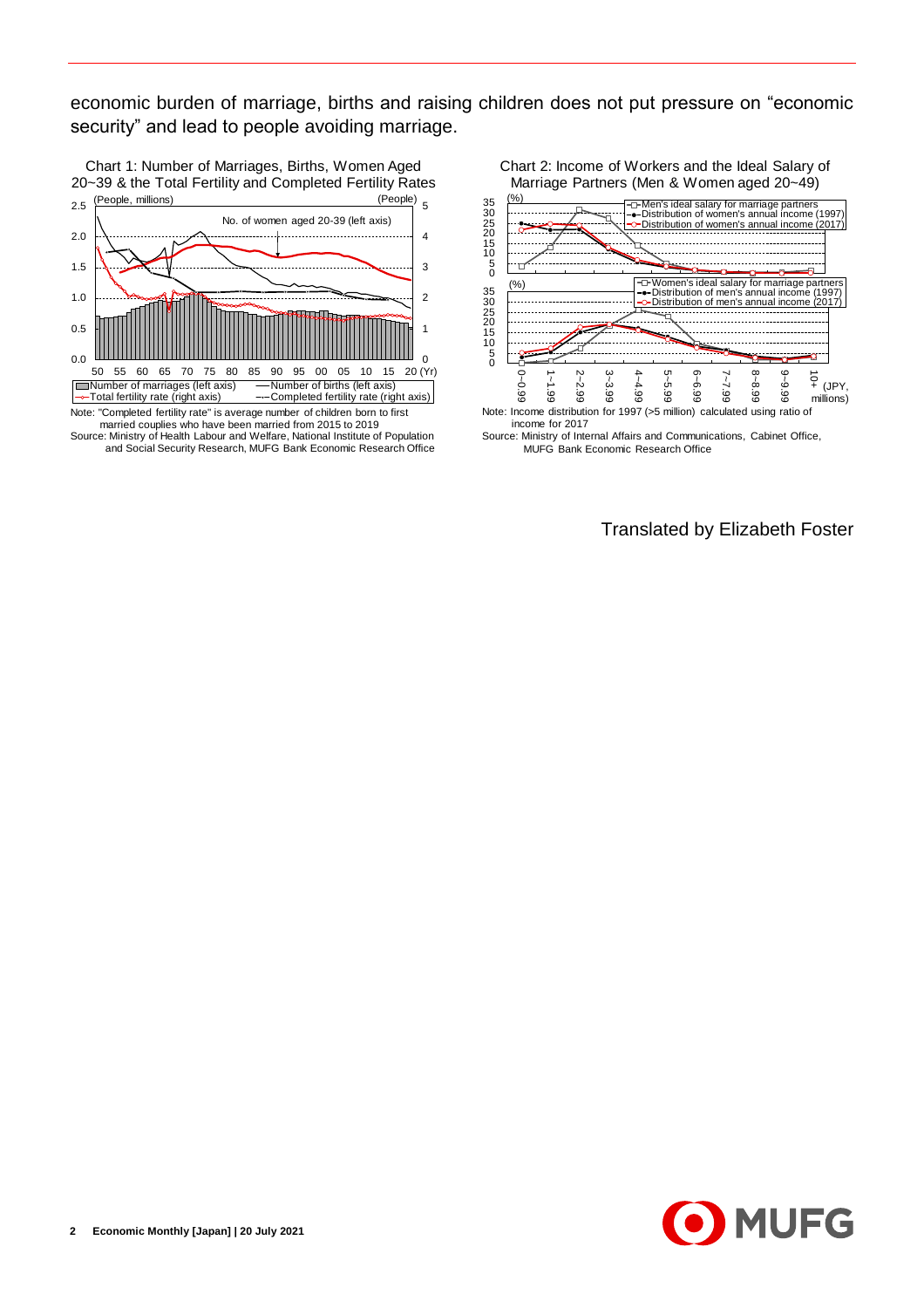## MAIN ECONOMIC AND FINANCIAL INDICATORS (JAPAN)

|                                                                                                          | MAIN ECONOMIC AND FINANCIAL INDICATORS (JAPAN) |                                |                     |                    |                    |                    |                     |                |                   |                     |
|----------------------------------------------------------------------------------------------------------|------------------------------------------------|--------------------------------|---------------------|--------------------|--------------------|--------------------|---------------------|----------------|-------------------|---------------------|
| 1. Main Economic Indicators                                                                              |                                                |                                |                     |                    |                    |                    |                     |                |                   |                     |
|                                                                                                          | Fiscal                                         | 2020<br>2021<br>Fiscal<br>2021 |                     |                    |                    |                    |                     |                |                   | As of Jun. 30, 2021 |
|                                                                                                          | 2019                                           | 2020                           | 3Q                  | 4Q                 | 1Q                 | <b>JAN</b>         | FEB                 | MAR            | Apr               | May                 |
| Real GDP Growth Rate <% changes from                                                                     | $-0.5$                                         | $-4.6$                         | 22.9                | 11.7               | $-3.9$             | $***$              | $***$               | $***$          | $***$             | ***                 |
| previous period at SA annual rate><br>Industrial Production Index                                        | $-3.8$                                         | $-9.5$                         | $(-5.6)$<br>9.0     | $(-1.1)$<br>5.7    | $(-1.6)$<br>2.9    | 3.1                | $-1.3$              | 1.7            | 2.9               | $-5.9$              |
| Production                                                                                               |                                                |                                | $(-13.0)$           | $(-3.5)$           | $(-1.0)$           | $(-5.3)$           | $(-2.0)$            | (3.4)          | (15.8)            | (22.0)              |
| Shipments                                                                                                | $-3.6$                                         | $-9.8$                         | 9.2                 | 5.9                | 2.0                | 2.9                | $-1.3$              | 0.4            | 3.1               | $-4.7$              |
| Inventory                                                                                                | 2.8                                            | $-9.8$                         | $(-13.5)$<br>$-3.2$ | $(-3.5)$<br>$-1.6$ | $(-1.4)$<br>$-1.3$ | $(-5.3)$<br>$-0.9$ | $(-3.2)$<br>$-0.7$  | (3.4)<br>0.4   | (16.2)<br>$-0.1$  | (22.5)<br>$-1.7$    |
|                                                                                                          |                                                |                                | $(-5.7)$            | $(-8.4)$           | $(-9.8)$           | $(-10.2)$          | $(-9.5)$            | $(-9.8)$       | $(-9.8)$          | $(-9.3)$            |
| Inventory/Shipments Ratio                                                                                | 122.5                                          | 122.9                          | 124.0               | 114.6              | 109.5              | 108.7              | 109.8               | 110.0          | 107.4             | 107.7               |
| $(2015=100)$<br>Index of Tertiary Industries Activity                                                    | $-0.7$                                         | $-6.9$                         | [109.3]<br>6.4      | [114.6]<br>2.3     | [117.1]<br>$-0.7$  | [116.0]<br>$-1.0$  | [113.9]<br>$-0.3$   | [121.4]<br>2.4 | [137.6]<br>$-0.7$ | [150.5]             |
|                                                                                                          |                                                |                                | $(-8.6)$            | $(-2.9)$           | $(-3.0)$           | $(-5.5)$           | $(-5.6)$            | (1.7)          | (9.9)             |                     |
| Domestic Corporate Goods Price Index                                                                     | 0.1                                            | $-1.4$                         | 0.9                 | $-0.2$             | 1.5                | 0.5                | 0.5                 | 1.0            | 0.9               | 0.7                 |
| Consumer Price Index(SA, total, excl.fresh foods)                                                        | 0.6                                            | $-0.4$                         | $(-0.8)$<br>$-0.2$  | $(-2.1)$<br>$-0.2$ | $(-0.3)$<br>0.3    | $(-1.5)$<br>0.5    | $(-0.6)$<br>0.1     | (1.2)<br>0.2   | (3.8)<br>$-0.5$   | (4.9)<br>0.2        |
|                                                                                                          |                                                |                                | $(-0.2)$            | $(-0.9)$           | $(-0.4)$           | $(-0.6)$           | $(-0.4)$            | $(-0.1)$       | $(-0.1)$          | (0.1)               |
| Index of Capacity Utilization                                                                            | 98.2                                           | 87.4                           | 85.1                | 92.6               | 95.6               | 95.7               | 93.0                | 98.2           | 99.3              |                     |
| $(2015=100)$<br>Machinery Orders (Private Demand,                                                        | $-0.3$                                         | $-8.8$                         | [100.2]<br>$-0.3$   | [95.6]<br>12.9     | [94.6]<br>$-5.3$   | [95.7]<br>$-4.5$   | [95.0]<br>$-8.5$    | [93.0]<br>3.7  | [80.2]<br>0.6     | [70.4]              |
| Excl.Electric Power and Ship building)                                                                   |                                                |                                | $(-14.1)$           | (1.2)              | $(-2.5)$           | (1.5)              | $(-7.1)$            | $(-2.0)$       | (6.5)             |                     |
| Manufacturing                                                                                            | $-8.1$                                         | $-8.5$                         | 3.1                 | 11.4               | $-2.2$             | $-4.2$             | $-5.5$              | $-0.1$         | 10.9              |                     |
|                                                                                                          | 6.2                                            | $-9.0$                         | $(-15.0)$<br>$-2.2$ | (0.8)<br>15.5      | (0.8)<br>$-9.2$    | (1.1)<br>$-8.9$    | $(-2.8)$<br>$-10.9$ | (2.9)<br>9.5   | (14.2)<br>$-11.0$ |                     |
| Non-manufacturing<br>Excl. Electric Power & Ship building                                                |                                                |                                | $(-13.4)$           | (1.4)              | $(-4.8)$           | (1.7)              | $(-10.1)$           | $(-4.9)$       | (0.1)             |                     |
| Shipments of Capital Goods                                                                               | $-5.5$                                         | $-6.6$                         | $-1.6$              | 5.2                | 7.8                | 9.6                | $-0.9$              | $-4.7$         | 14.5              | $-3.0$              |
| (Excl.Transport Equipment)                                                                               |                                                |                                | $(-18.7)$           | $(-0.4)$           | (5.2)              | $(-0.4)$           | (6.3)               | (8.2)          | (20.7)            | (23.8)              |
| <b>Construction Orders</b>                                                                               | $-5.9$                                         | $-0.3$                         | $(-6.8)$            | $(-1.9)$           | (10.5)             | (14.1)             | (2.5)               | (12.5)         | (3.3)             | (7.4)               |
| Private                                                                                                  | $-8.7$                                         | $-4.9$                         |                     |                    |                    |                    |                     |                |                   |                     |
|                                                                                                          |                                                |                                | $(-10.2)$           | $(-8.2)$           | (9.5)              | (4.8)              | $(-0.1)$            | (14.2)         | (12.0)            | $(-4.3)$            |
| Public                                                                                                   | $-3.2$                                         | 29.6                           | (24.4)              | (42.3)             | (29.5)             | (66.7)             | (7.1)               | (26.9)         | $(-14.1)$         | (48.7)              |
| Public Works Contracts                                                                                   | 6.8                                            | 2.3                            |                     |                    |                    |                    |                     |                |                   |                     |
|                                                                                                          |                                                |                                | (7.5)               | $(-3.4)$           | $(-1.1)$           | $(-1.4)$           | $(-7.3)$            | (1.9)          | $(-9.2)$          | (6.3)               |
| <b>Housing Starts</b><br>10,000 units at Annual Rate, SA                                                 | 88.4<br>$(-7.3)$                               | 81.2<br>$(-8.1)$               | 81.3<br>$(-10.1)$   | 80.5<br>$(-7.0)$   | 83.0<br>$(-1.8)$   | 80.1<br>$(-3.1)$   | 80.8<br>$(-3.7)$    | 88.0<br>(1.5)  | 88.3<br>(7.1)     | 87.5<br>(9.9)       |
| <b>Total floor</b>                                                                                       | $(-4.5)$                                       | $(-9.3)$                       | $(-13.1)$           | $(-7.6)$           | $(-1.0)$           | (0.1)              | $(-2.9)$            | $(-0.2)$       | (5.3)             | (12.6)              |
| Sales at Retailers                                                                                       | $-0.4$                                         | $-2.8$                         |                     |                    |                    |                    |                     |                |                   |                     |
| Real Consumption Expenditures                                                                            | $-0.4$                                         | $-4.9$                         | $(-4.5)$<br>3.1     | (2.1)<br>4.1       | (0.5)<br>$-3.9$    | $(-2.4)$<br>$-7.3$ | $(-1.5)$<br>2.4     | (5.2)<br>7.2   | (11.9)<br>0.1     | (8.2)               |
| of Households over 2 persons (SA)                                                                        |                                                |                                | $(-8.3)$            | (0.7)              | $(-2.0)$           | $(-6.1)$           | $(-6.6)$            | (6.2)          | (13.0)            |                     |
| Propensity to Consume                                                                                    | 66.9                                           | 61.3                           | 62.5                | 65.8               | 65.2               | 63.4               | 63.5                | 68.8           | 65.8              |                     |
| (SA, %)<br>Overtime Hours Worked                                                                         | $-2.5$                                         | $-13.9$                        | [70.2]<br>11.1      | [69.1]<br>2.9      | [70.0]<br>1.5      | [64.9]<br>0.5      | [66.8]<br>$-2.0$    | [63.0]<br>4.9  | [60.6]<br>1.9     | [53.5]              |
| (All Industries, 5 employees or more)                                                                    |                                                |                                | $(-14.6)$           | $(-9.6)$           | $(-6.6)$           | $(-8.0)$           | $(-9.7)$            | $(-1.9)$       | (12.2)            |                     |
| Total Cash Earnings (Regular Employees                                                                   | 0.0                                            | $-1.5$                         |                     |                    |                    |                    |                     |                |                   |                     |
| Only; All Industries, 5 employees or more)                                                               |                                                |                                | $(-1.2)$            | $(-2.1)$           | $(-0.3)$           | $(-1.3)$           | $(-0.4)$            | (0.6)          | (1.4)             |                     |
| Employment Index(Regular Employees Only;'All Industries,<br>5 employees or more) (Change over the M/Q/Y) | 96                                             | 36                             | 35                  | 35                 | 33                 | 29                 | 28                  | 42             | 60                |                     |
| Ratio of Job Offers to Applicants                                                                        | 1.55                                           | 1.10                           | 1.06                | 1.04               | 1.10               | 1.10               | 1.09                | 1.10           | 1.09              | 1.09                |
| (SA, Times)                                                                                              |                                                |                                | [1.60]              | [1.57]             | [1.45]             | [1.51]             | [1.45]              | [1.40]         | [1.30]            | [1.18]              |
| Unemployment Rate<br>(SA, %)                                                                             | 2.4                                            | 2.9                            | 3.0                 | 3.0                | 2.8                | 2.9                | 2.9                 | 2.6            | 2.8               | 3.0                 |
| Economy Watcher Survey                                                                                   | 38.7                                           | 37.7                           | 44.6                | 43.7               | 40.5               | 31.2               | 41.3                | 49.0           | 39.1              | 38.1                |
| (Judgment of the present condition D.I,%)<br>Bankruptcies (Number of cases)                              | 8,631                                          | 7,163                          | [43.5]<br>2,021     | [37.1]<br>1,751    | [28.2]<br>1,554    | [41.9]<br>474      | [27.9]<br>446       | [14.9]<br>634  | [9.4]<br>477      | [17.0]<br>472       |
|                                                                                                          | (6.4)                                          | $(-17.0)$                      | $(-7.4)$            | $(-20.8)$          | $(-28.2)$          | $(-38.7)$          | $(-31.5)$           | $(-14.3)$      | $(-35.8)$         | (50.3)              |

(Notes)

Unless otherwise indicated, tabulated figures and those in parentheses show % changes from previous quarter/month as applicable.

The figures in ( ) indicate % changes from previous year.

[ ] show the comparable figure of the previous year.